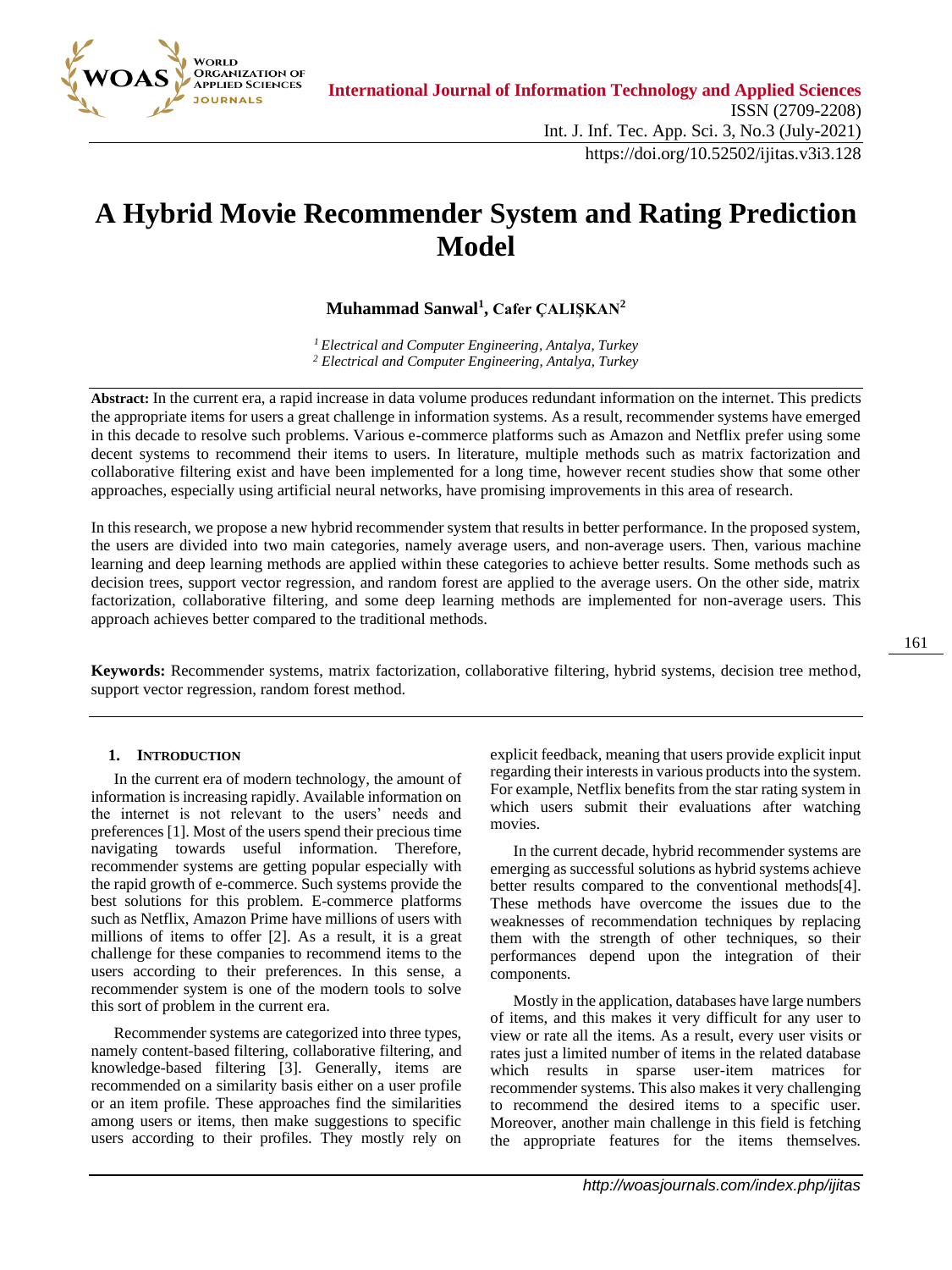Furthermore, for a new user in the system, it is difficult to recommend personalized items as this user's priorities are not known. This leads us to the cold start problem which is still one of the major issues in recommender systems.

The main objective of this paper is to recommend items to the users according to their interests with a new hybrid approach. As the user-item matrix is sparse, it is very difficult to recommend items to the users. The sparsity of the matrix leads to a decrease in the efficiency of recommender systems as it does not contain enough ratings which should help in the recommendation. In this research, we combine different methods such as decision trees, support vector regression, matrix factorization, and artificial neural networks and obtain better results.

The paper is organized as follows. Section 2 includes a brief literature review, then section 3 presents the preliminaries of the existing methods in the literature. Section 4 includes a brief description of the data set that is used in this study and the proposed hybrid approach. After that section 5 discusses the results belonging to the proposed approach and finally, section 6 has a comparison of the results of the proposed approach with the previously applied methods.

#### **2. LITERATURE REVIEW**

In the related literature, multiple techniques have been studied and applied for recommendation purposes. The methods such as content-based filtering and collaborative filtering are the most effective ones in such systems. In what follows, we discuss these techniques in detail.

The content-based approach depends on the content viewed or rated by the user. For better recommendations, it requires a user profile that holds information about the user's activity and preferences through the items. It is generated by keyword analysis, previously seen, and rated items. In general, it involves the latest activity of the user, and the system considers the positively and negatively rated items for each user. Then the recommendation is made according to the user's captured preference from the activities. The recommended items are generally similar to the positively rated items or high rated items overall in the database [\[5\].](#page-7-4)

The collaborative filtering approach uses multiple filtering techniques for recommendation purposes. Some well-known collaborative filtering techniques are itembased filtering, user-based filtering, neighborhood-based filtering, and model-based filtering techniques. In a userbased approach, the user performs a major role in the recommendation process. The user's behavior determines which items to be recommended. For instance, if a user likes an item from a particular category, then more items will be recommended from the same category to this user. Moreover, in this approach, items from the same set of users can be recommended to specific users. For example, if a user likes an item called A, then items all liked by a group of people who have also liked item A will be recommended to this user. This approach determines the common behaviors of the users according to their liked items, and then, later items are recommended to a user according to his behavior/neighborhood [\[6\].](#page-7-5) Mostly, these so-called neighborhood models are used in this approach. Such user-oriented systems estimate the ratings of an item, based on the similarity of the items or users.

Pu and Hong Wu [\[7\]](#page-7-6) propose a collaborative filtering algorithm for personalized recommendations of an item to the users. In this study, after the slope one algorithm is used to fill the gaps of the user-item matrix to reduce the sparsity, they implement collaborative filtering for the recommendation of items to the users. The slope one algorithm utilizes information such as ratings of a specific item from other users and all items rated by the same user. Given two items  $I_i$  and  $I_j$  the algorithm considers the average deviation of item  $I_i$  concerning item  $I_j$ . The second step involves calculation of predictions. Furthermore, for the measurement of user rating similarity Pearson's correlation is used to measure the correlation between two vectors of rating. Moreover, for recommendation purposes, a weighted average of neighbor's ratings is calculated according to the target user.

The item-based approach uses the data and history of items rated or viewed by the user for a recommendation. It is obvious that the preferences of a user remain similar or slightly change over time so a similar approach as userbased is applied here. Items with similar ratings or content are recommended to the user. The same neighborhood method is applied to the items as it recommends a similar item according to the user's preference [\[8\].](#page-7-7)

Yifan et al. [\[9\]](#page-7-8) propose a model that does not consider any direct inputs from the users regarding their preferences. In this work, the data set was treated as positive and negative indications of an item with varying confidence levels about an item towards a specific user. In this work, for a given user u, they introduce a set of binary variables that indicate the user preference  $p_{ui}$  to any specific item *i*. For example, if the user u has purchased an item  $i$  then the user  $u$  likes the item and if the user u does not purchase the item *i* then the user  $u$  doesn't prefer the item  $i$ . Moreover, in this study confidence levels vary according to the behavior of the user. In the beginning, if the user likes the very first item, then the confidence level is much lower compared to a user who likes the series of similar items. For instance, a user may watch a TV show because s/he is staying on the same channel after watching a previous show. It does not mean that s/he likes the current show very much. This model has different confidence levels for different users and items. But confidence level grows as the model has a stronger indication that the user likes the specific type of items. To measure the confidence level, a new variable is introduced, and the value of the confidence level increases with more user preferences about items.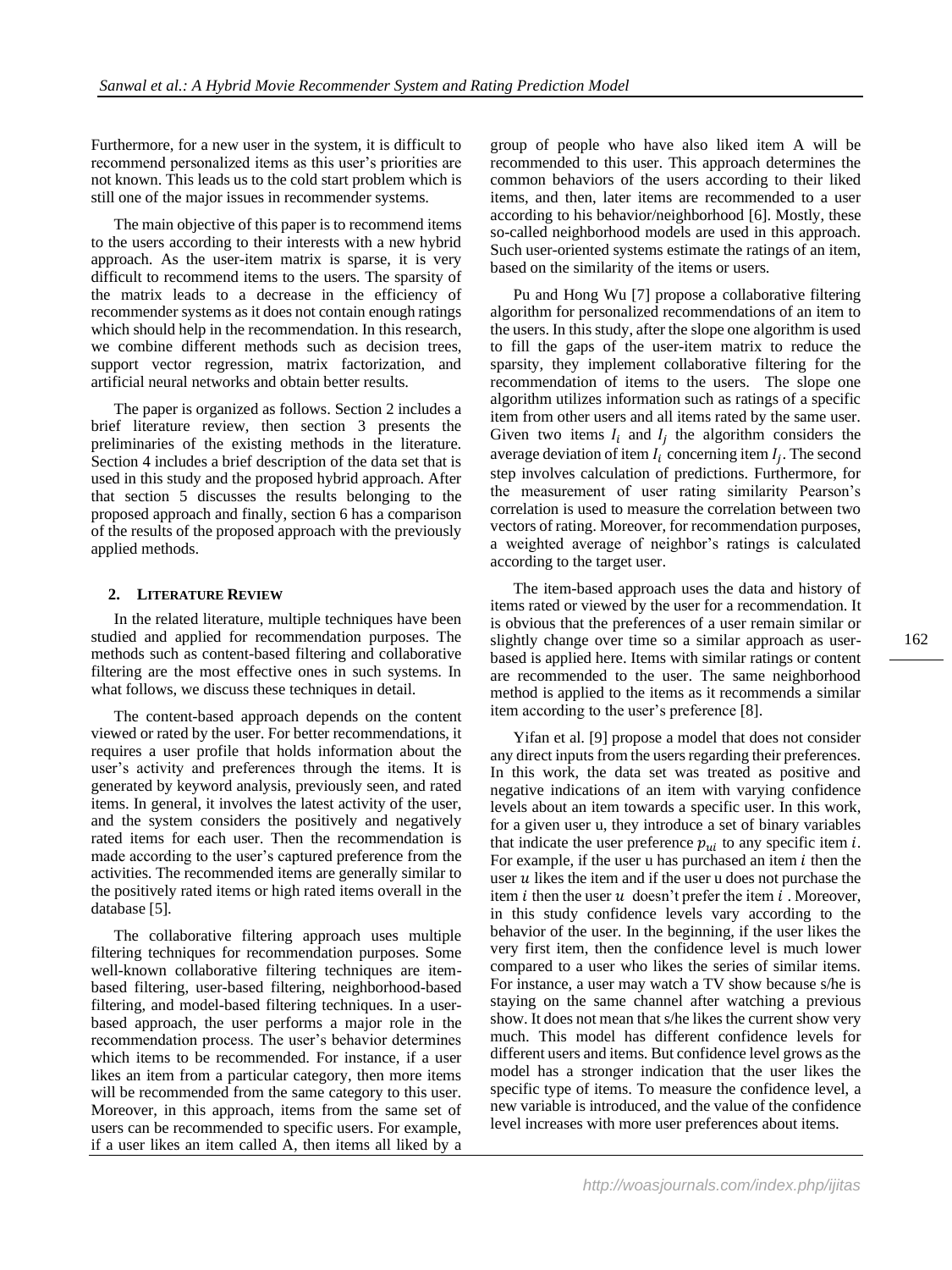The model-based approaches use some machine and deep learning algorithms to learn new ratings by analyzing the previously given ratings. These methods are very fast in computation, and they are likely to result in more accurate predictions. Once the model is trained, it can make predictions very quickly on the new data entries in the database. Examples of these techniques are included in [\[10\].](#page-7-9)

Ajesh et. al. [\[11\]](#page-7-10) propose a system that uses clustering and random forest algorithms for recommendation purposes. This recommendation system is designed on user ratings and evaluated by computing accuracy and mean square error. Moreover, the users are clustered based on user ratings for each movie.

Mohammad et al. [\[12\]](#page-7-11) propose a collaborative filtering method that implies matrix factorization and deep neural networks under its framework. This study mainly proposes a recommender system in which a deep neural network replaces the inner product of the matrix factorization so it can learn the non-linearities of the system. A single user can rate multiple items in the personalized recommender system. For this reason, unique users are formulated against unique items and transformed into a multidimensional space. So, user and item embeddings are used to represent the latent features of the users and movies which determine the strength of the relationship for each user.

Xiangnan [\[13\]](#page-7-12) proposes a neural network approach for collaborative filtering. In the proposed approach, the inner product of matrix factorization is replaced with a neural network architecture that can learn an arbitrary function from the data. Moreover, multiple layers are introduced in this research. The first layer maps the embeddings of users and items to learn more features about both entities to find a powerful relationship and then neural collaborative filtering layers are used to find the most promising relationships between the entities and prediction.

# **3. PRELIMINARIES**

In this section, we will introduce the background of user-items interaction in multiple studies using techniques such as collaborative filtering, matrix factorization. We also apply random forest and artificial neural network methods.

### *A. Collaborative Filtering*

For  $U$  users and  $I$  items, the profiles of the users are represented in an U x I user-item matrix X. If the entry  $X_{ui}$ has the value  $r$  in matrix  $X$ , it indicates that user  $u$  rated item  $i$  by  $r$ , where  $r$  is a rating from a scale of predetermined interval (mostly 1-10). If  $X_{ui} = \emptyset$ , it means that the rating for the movie is unknown for a specific user.

This methodology personalizes the score for each user to each given item. Firstly, it calculates the average rating of all items rated by a user.

The average rating of a user will help to calculate the deviation between the user's new rating from his/her average rating for other items. The average rating  $avg<sub>u</sub>$  of a user  $u$  is calculated as follows:

We first compute that

$$
avg_u = \frac{1}{|\mu_u|} \cdot \sum_{u \in \Omega} X_{ui} \tag{1}
$$

where  $u = (1, ..., U)$ ,  $i = (1, ..., I)$ ,  $\mu_u$  is the total items rated by user  $u$  and,  $\Omega$  is the set of all users.

Afterward, this method calculates the average deviation of an item for all users. The deviation of a user is the difference between his/her average rating and a given rating to an item  $i$ . Firstly, the deviation of a single user  $u$ for an item  $i$  is calculated as follows:

$$
dev_{ui} = X_{ui} - avg_u \tag{2}
$$

Now, it calculates the average deviation of all users for an item  $i$  as follows:

$$
avg_a(i) = \frac{1}{|\Omega_u|} \cdot \sum_{u \in \Omega} X_{ui} - avg_u \tag{3}
$$

where  $|\Omega_{ij}|$  is the number of users who rated item *i*. The above calculated average deviation provides the predicted deviation of an item. The concept of deviation is introduced to remove the biases from user's ratings. For example, user A may have a different approach in the interpretation of good/bad ratings compared to user B. For instance, user prefer using rating 5 for liked-items and 3 for unlikeditems. Whereas user  $B$  prefers 4 for liked-items and 1 or 2 for unliked-items. The calculation of deviation will minimize the biases in the user's ratings. Moreover, a limited number of users are included to calculate the average deviation. These limited users are neighbors between 25-50 in numbers that have similar ratings as user  $\overline{u}$ .

Furthermore, this method adds the average rating of a specific user equation (1) and the average deviation of all users to predict the unknown rating for a specific item for a particular user in equation (3) as follows:

$$
pred_{ui} = avg_u + avg_d(u) \qquad (4)
$$

Furthermore, the weights are introduced in equation (4) to improve accuracy. The weight is higher if the deviation between two users is minimum otherwise smaller. For instance, if the deviation of user  $A$  for an item  $i$  is similar to the user  $B$  rating, then the weight of the user  $A$  rating in computing the predicted rating of user  $B$  will be larger otherwise smaller. The weights are included in the above eq (4) as follows: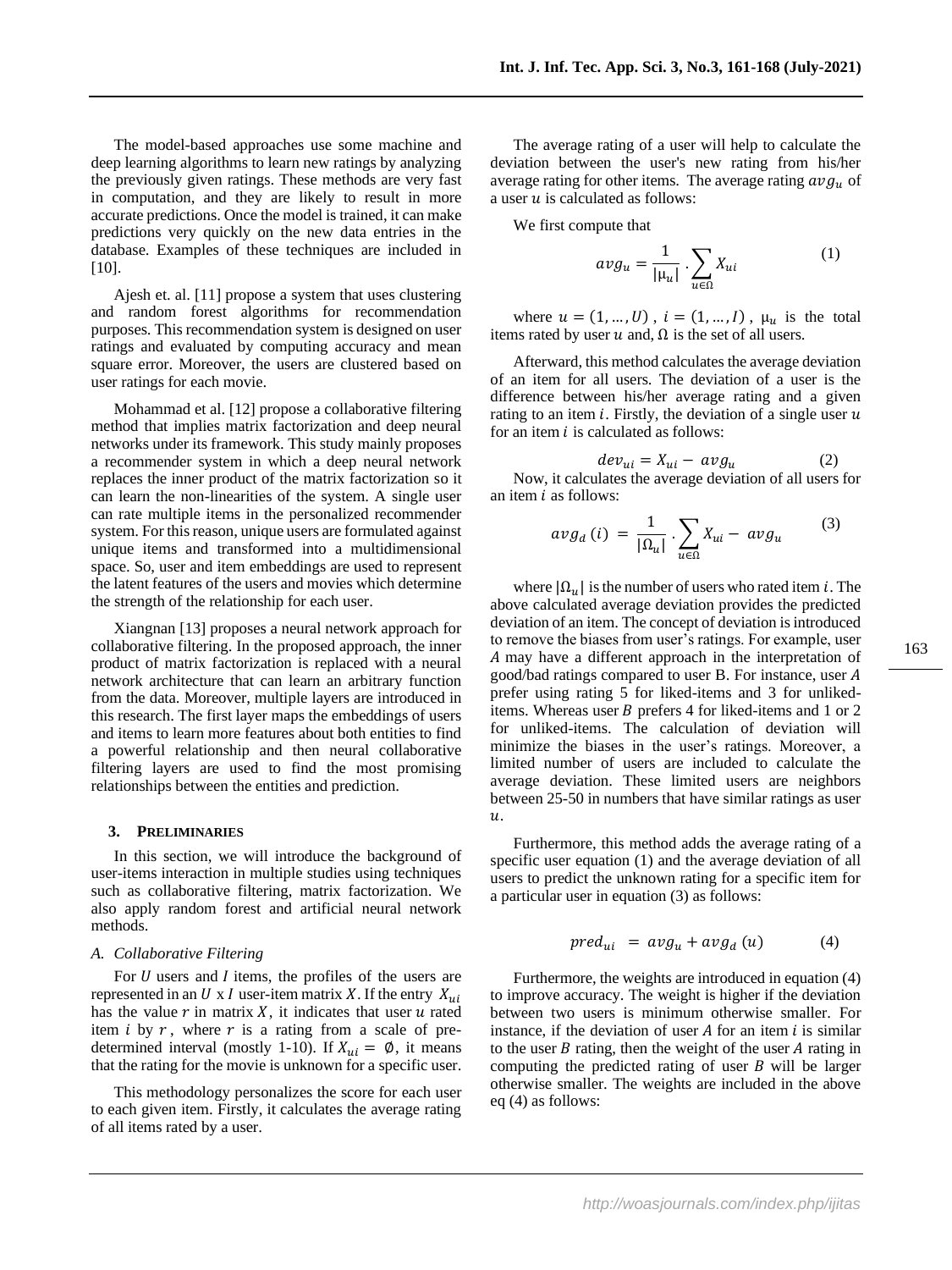$pred...$ 

$$
pred_{ui} = avg_{u} + \frac{\sum_{u \in \Omega} w_{u_{1 \to U}} \{ avg_{d} (i) \}}{\sum_{u \in \Omega} |w_{u_{1 \to U}}|}
$$
 (5)

Where  $w_{u_1 \to v}$  are the calculated weights between user  $u$  and all other users for a specific item  $i$ . The weights are calculated using the Pearson Correlation Coefficient in the above equation. Finally, Mean Squared Error is calculated between the actual rating and the predicted rating.

#### *B. Matrix Factorization*

The matrix factorization is a highly successful model that contains implicit feedback. The information is not directly given by the user towards the item but it can be derived by analyzing the behavior of the user towards the items by utilizing the user-item interaction matrix. This technique is useful for the estimation or prediction of user ratings towards any specific item. The rating matrix  $R$  is the approximation of the product between two matrices P and Q, where  $P \in \mathbb{R}^{u \times k}$  is the user latent matrix and  $Q \in \mathbb{R}^{i \times k}$  is the item latent matrix, where k is the total number of latent factors and  $k \ll u, i$ .

Accordingly, each item  $i$  is associated with a vector  $q_i \in \mathbb{R}^{i \times k}$ , and each user u is associated with a vector  $p_u \in \mathbb{R}^{u \times k}$  . For a given item *i* the element of  $q_i$ measures that how much an item possesses those factors, positive or negative, and for given user  $u$  the element of  $p_u$ measures how much user  $u$  has an interest in the specific item. The resulting dot product  $q_i$   $p_u$  predict the interaction between the user and an item as follows

*pred<sub>interaction</sub>* = 
$$
q_i^T p_u
$$
 (6)  
Where  $pred_{ui}$  is the approximation of predicted  
interaction.

In the previous research, the proposed systems relied on imputation to fulfill the missing values to make the matrix dense but modern studies such as [\[14\]](#page-7-13) and [\[15\]](#page-7-14) prefer to model the observed ratings directly. This study minimizes the regularized squared error on the given known ratings while learning the factor vectors of  $q_i$  and  $p_u$  as follows:

$$
\min_{q^*, p^*} \sum_{(u,i)\in k}^n (r_{ui} - q_i^T p_u)^2 + \lambda (\|q_i\|)^2 \tag{7}
$$
  
+  $\lambda (\|p_u\|)^2$ 

where the term  $\lambda(||q_i||)^2 + \lambda(||p_u||)^2$  is a regularization term, it is added to avoid overfitting of decomposed matrix  $P$  and  $Q$  to the original matrix  $R$  and  $k$ is the set of  $(u, i)$  pair for which rating is known. The main goal of the model is to predict future ratings based on previously known ratings. Furthermore, the study adds bias to the above equation as some items may be perceived better than the other items in the matrix. For instance, a

movie can be biased on genre, production company, director, or the user can be biased while rating the items. Now, the prediction rating equation is updated as follows:

$$
pred_{ui} = \mu + b_i + b_u + q_i^T p_u \tag{8}
$$

where  $\mu$  denote the overall average rating of the user,  $b_i$  and  $b_u$  denotes the biases of item i and user u respectively. Now, the squared error function will be updated as follows:

$$
\min_{\mathbf{m}^{q}, p^{*,b^{*}}} \sum_{(u,i)\in k}^{n} (r_{ui} - \mu - b_{i} - b_{u} - q_{i}^{T} p_{u})^{2} + \lambda (||q_{i}||^{2} + ||p_{u}||^{2} + b_{u}^{2})
$$
\n
$$
+ b_{i}^{2})
$$
\n(9)

#### **4. THE PROPOSED APPROACH**

In this section, we propose a new approach in which the users are categorized into two types, namely average and non-average users. The concept of defining a user as average originates from the overall comparison of the user's original ratings (over 1-5 scale) with the corresponding IMDb ratings (over 1-10 scale) for the same items. In what follows whenever a comparison between these two ratings is needed, the IMDb rating value is halved, so it is also considered to be over 1-5 scale similar to the user's original ratings. We denote by  $r_{A\rightarrow M}$  and  $r_{IMDb\rightarrow M}$  the rating of user A for the movie M and IMDb rating for the same movie M, respectively.

Average/non-average users are defined according to the following criteria.

- Let's assume that user A has rated some movies  $M_i$ , and for each movie, the difference between the user's rating and the corresponding IMDb rating, i.e.  $\delta_i = |r_{A \to M_i} - r_{IMDb \to M_i}|$  is computed.
- A user is said to be average with parameters  $C$  and  $\delta_0$  if, for at least  $C\%$  of the movies rated by this user, it satisfies that  $\delta_i \leq \delta_0$ .
- All other users who are not satisfying the above criterion are said to be non-average.

In this research, it is assumed that  $C = 80$  and so it is easier to control the number of average users by just depending on the value of  $\delta_0$ .

#### *A.* Data Set

The dataset used for this research is MovieLens [\[16\].](#page-7-15) It has been collected over multiple times of duration and contains 25 million entries of ratings of movies rated by users. It includes over 62,000 movies and 162,000 users. Users have been selected randomly and every user has rated at least 20 movies. Each user and movie are represented by userId and movieId. Furthermore, we have combined the IMDb dataset [\[17\]](#page-7-16) for the categorizing of users into average and non-average users. In this research,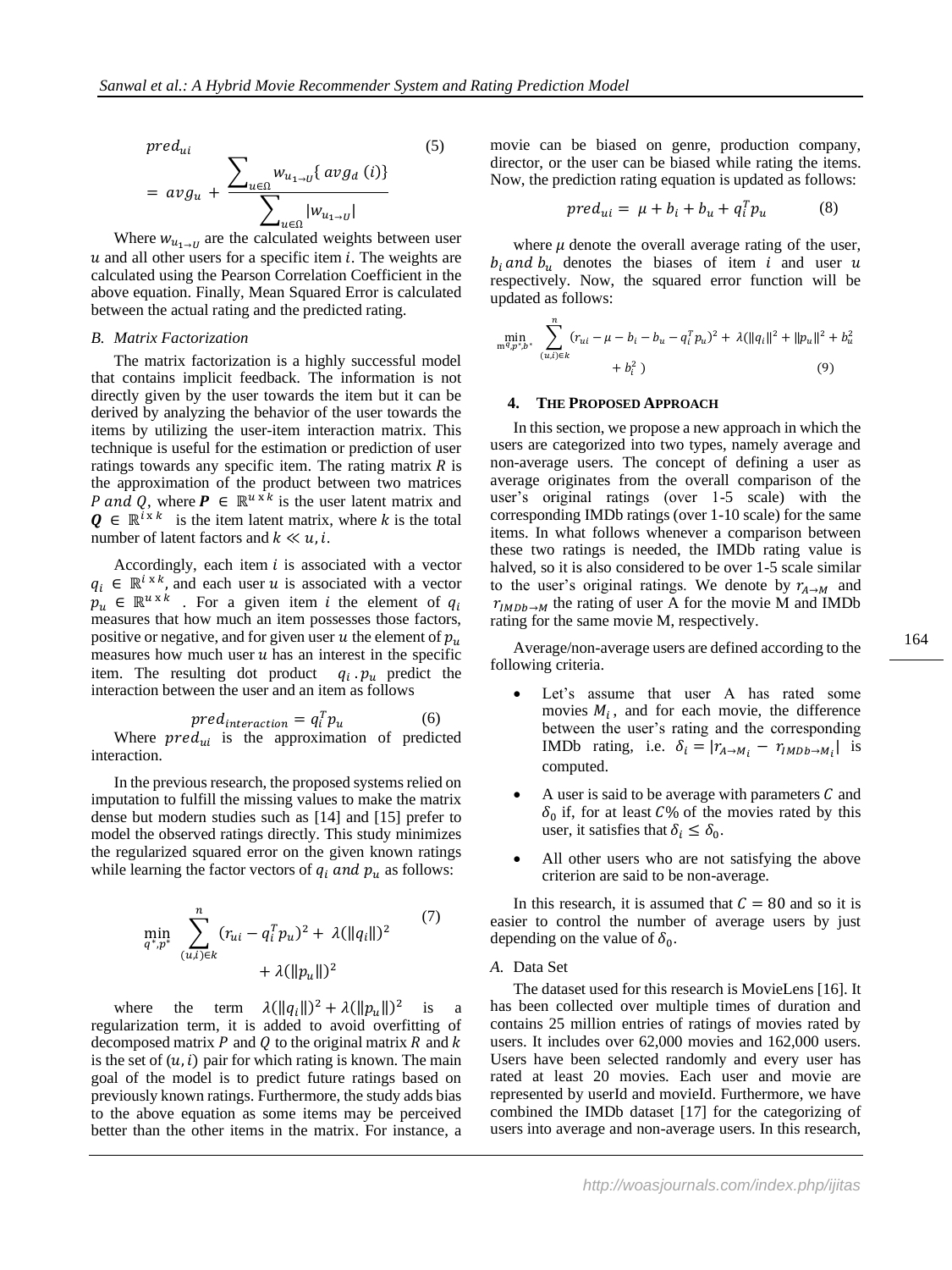

a subset of this dataset is used in which it has a size of one million ratings and around 7000 users [\[18\].](#page-7-17) 

Figure 1. Illustration of the proposed Artificial Neural Network.

#### *B. Methods*

In this research, various methods are applied to the dataset. Throughout the article, we assume that 70% of the dataset is used for training the model and 30% of the data is applied for testing purposes. Moreover, Mean Absolute Error and Mean Squared Error is calculated for the accuracy of the models.

We firstly, apply the random forest method and SVR on average and non-average users. A total of 300 estimators are used for the model evaluation. Then we continue with the implementation of collaborative filtering on the dataset. This method is the same one mentioned earlier. Moreover, we just applied this technique only to non-average users, and consequently, we achieved better results. The matrix factorization method described preliminary section is also applied to non-average users.

Artificial neural networks have not been used widely in the field of recommendation systems. For the implementation of matrix factorization using a neural network, this study adopts multi-layer representation to model a user-item interaction. In this method, we have replaced the inner product of Matrix Factorization with neural network architecture. In the first layer, user and item embeddings are concatenated and given to the first layer as an input feature. As this is a regression problem the output layer only consists of one layer. In the beginning, a dense layer of 600 neurons with batch normalization and ReLU activation function. Afterward, a dropout of 0.3 and 200 neurons are used. The proposed model is represented in Fig. 01.

## **5. RESULTS**

In this section, we will discuss about the results of the applied methods in this research.

The following tables show the results of the random forest algorithm on both average and non-average people with the difference between actual and IMDb ratings.

| TABLE I. | <b>RESULTS OF RANDOM FOREST WITH AVERAGE PEOPLE</b> |
|----------|-----------------------------------------------------|
|----------|-----------------------------------------------------|

| $\delta_0$ | Results of Random Forest with Average people, with $C =$<br>80. |            |            |     |
|------------|-----------------------------------------------------------------|------------|------------|-----|
|            | No. of Avg People                                               | <b>MSE</b> | <b>MAE</b> |     |
| 1.00       | 2519                                                            | 0.66       | 0.62       | 165 |
| 0.95       | 1575                                                            | 0.62       | 0.60       |     |
| 0.90       | 1461                                                            | 0.60       | 0.59       |     |
| 0.85       | 1019                                                            | 0.54       | 0.56       |     |
| 0.80       | 879                                                             | 0.53       | 0.55       |     |
| 0.75       | 612                                                             | 0.51       | 0.54       |     |

TABLE II. RESULTS OF RANDOM FOREST WITH AVERAGE PEOPLE

| $\delta_0$ | <b>Results of Random Forest with Non-Average people,</b><br>with $C = 80$ . |            |            |  |
|------------|-----------------------------------------------------------------------------|------------|------------|--|
|            | No. of Non-avg<br>People                                                    | <b>MSE</b> | <b>MAE</b> |  |
| 1.00       | 4229                                                                        | 1.40       | 0.92       |  |
| 0.95       | 5173                                                                        | 1.29       | 0.89       |  |
| 0.90       | 5287                                                                        | 1.28       | 0.88       |  |
| 0.85       | 5729                                                                        | 1.26       | 0.87       |  |
| 0.80       | 5869                                                                        | 1.25       | 0.87       |  |
| 0.75       | 6136                                                                        | 1.23       | 0.86       |  |

The following tables show the results of the SVR algorithm on both average and non-average people with the difference between actual and IMDb ratings.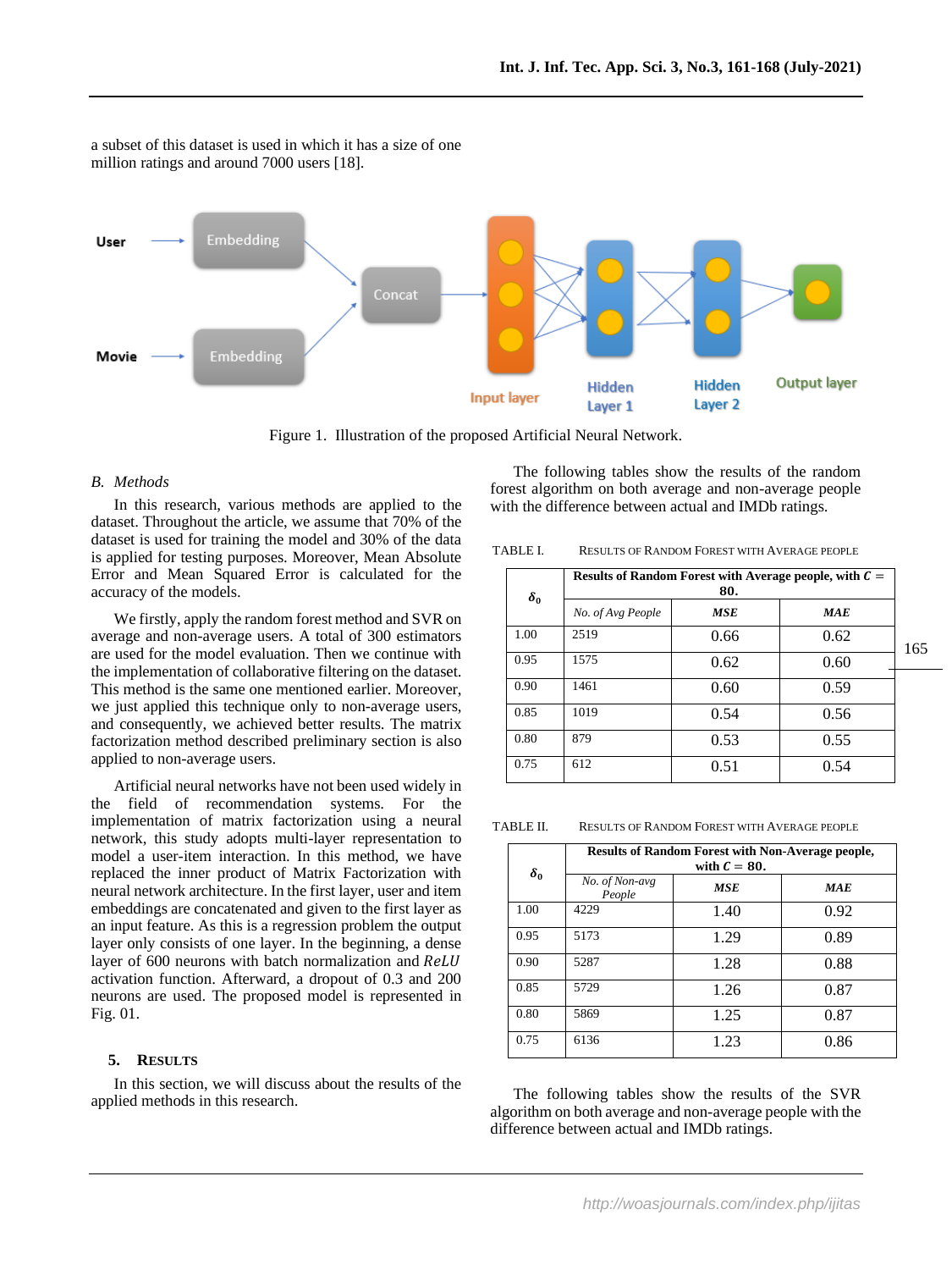| $\delta_0$ | Results of SVR with Average people, with $C = 80$ . |            |            |  |
|------------|-----------------------------------------------------|------------|------------|--|
|            | No. of avg People                                   | <b>MSE</b> | <b>MAE</b> |  |
| 1.00       | 2519                                                | 0.69       | 0.68       |  |
| 0.95       | 1575                                                | 0.69       | 0.67       |  |
| 0.90       | 1461                                                | 0.67       | 0.66       |  |
| 0.85       | 1019                                                | 0.63       | 0.64       |  |
| 0.80       | 879                                                 | 0.60       | 0.62       |  |
| 0.75       | 612                                                 | 0.59       | 0.60       |  |

TABLE III. RESULTS OF SVR WITH AVERAGE PEOPLE

TABLE IV. RESULTS OF SVR WITH NON-AVERAGE PEOPLE

| $\delta_0$ | Results of SVR with Non-Average people, with $C = 80$ . |            |            |  |  |
|------------|---------------------------------------------------------|------------|------------|--|--|
|            | No. of avg People                                       | <b>MSE</b> | <b>MAE</b> |  |  |
| 1.00       | 4229                                                    | 1.38       | 0.94       |  |  |
| 0.95       | 5173                                                    | 1.29       | 0.89       |  |  |
| 0.90       | 5287                                                    | 1.27       | 0.89       |  |  |
| 0.85       | 5729                                                    | 1.18       | 0.85       |  |  |
| 0.80       | 5869                                                    | 1.18       | 0.85       |  |  |
| 0.75       | 6136                                                    | 1.17       | 0.84       |  |  |

For the collaborative filtering approach, the nonaverage people dataset has been used for the evaluation of this method. The approximate train and test dataset for the non-average people with  $\delta_0 \ge 0.85$  is 80% of the original dataset. After training the model, we achieved Mean Squared Error and Mean Absolute Error of 0.66 and 0.61, respectively. Moreover, we achieved Mean Squared Error and Mean absolute error of 0.91 and 0.73 respectively after testing the model.

For the Matrix Factorization approach, the non-average people dataset has been used for the evaluation of this method. The approximate train and test dataset for the nonaverage people with  $\delta_0 \ge 0.85$  is 80% of the original dataset. Keras embedding layers are implemented to learn the embeddings for both users and movies. Moreover, user and items embeddings  $(k = 10)$  are used for learning features, epoch size of 15 is considered and the learning rate of 0.07 is used after parameter tuning. After training the model, we achieved Mean Squared Error and Mean Absolute Error of 0.53 and 0.53 respectively. Moreover, we achieved Mean Squared Error and Mean absolute error of 0.78 and 0.53 respectively after testing the model. Figure 2 illustrates the results of the above-mentioned model.



Figure 2. Results of Matrix Factorization.

For the Neural Network approach, the non-average people dataset has been used for the evaluation of this method. The approximate train and test dataset for the nonaverage people with  $\delta_0 \ge 0.85$  is 80% of the original dataset. Keras embedding layers are implemented to learn the embeddings for both users and movies. Moreover, user and items embeddings  $(k = 15)$  are used for learning features, epoch size of 15 is considered and the learning rate of 0.07 is used after parameter tuning. After training the model, we achieved Mean Squared Error and Mean Absolute Error of 0.68 and 0.62 respectively. Moreover, we achieved Mean Squared Error and Mean absolute error of 0.80 and 0.67 respectively after testing the model.



Figure 3. Results of the Artificial Neural Network.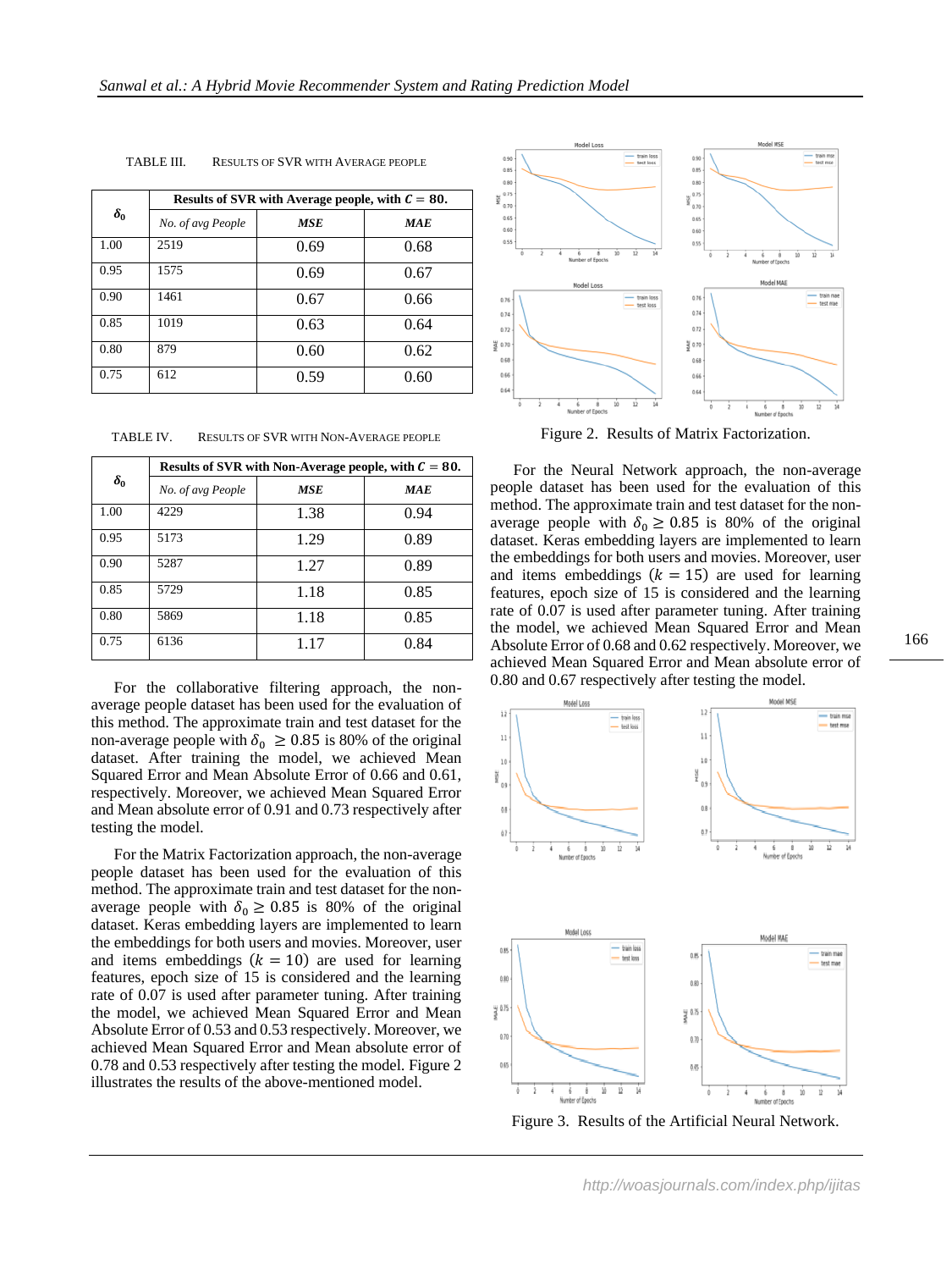| <b>Collaborative Filtering Techniques</b> |                          | <b>Matrix Factorization</b> |      | Artificial Neural Network |      | References          |
|-------------------------------------------|--------------------------|-----------------------------|------|---------------------------|------|---------------------|
| MAE                                       | MSE                      | MAE                         | MSE  | <b>MAE</b>                | MSE  |                     |
| 0.84                                      | $\overline{\phantom{a}}$ |                             | -    | $\overline{\phantom{0}}$  |      | $[21]$              |
|                                           |                          |                             |      |                           | 0.81 | $[22]$              |
|                                           |                          |                             |      |                           | 0.77 | $[23]$              |
| 0.78                                      |                          | 0.74                        |      | 0.69                      |      | $[12]$              |
| 0.81                                      | -                        |                             | -    | $\overline{\phantom{0}}$  |      | [27]                |
| 0.84                                      |                          |                             |      |                           |      | $[28]$              |
| 0.69                                      | -                        |                             |      | ۰                         |      | $[24]$              |
| 0.73                                      | 0.91                     | 0.67                        | 0.78 | 0.67                      | 0.80 | (Proposed<br>Model) |

#### TABLE V. COMPARISON OF THE PROPOSED METHOD WITH SIMILAR METHODS IN THE LITERATURE.

## **6. DISCUSSION AND FUTURE WORK**

In this chapter, we will discuss the results of our proposed method and other similar approaches in the literature. The proposed method is categorized into average and non-average users. To decide whether the user is average or non-average, the dataset was tested on multiple values to achieve the optimized results. The criterion to determine the average and non-average users are determined in such a way that at least 10% of the total users should belong to the average users. The specific values for the criterion are described in section 4. The major purpose of dividing the total users into two different categories is to recommend better items from a similar set of people.

The following figure illustrates the workflow of the algorithm proposed in this research. In the beginning, the model will decide either the user is average or non-average. After taking a decision it will run the appropriate method for a specific user. For example, if the new user is average then it will evaluate Random Forest and if the new user is non-average, then it will evaluate different methods such as Matrix Factorization, Collaborative Filtering (user-based), and Deep Learning method.



Figure 4 Proposed Model.

In our research, for average users, Random Forest produced the best results and for non-average users, the Matrix Factorization method produced the best results. Although the results of Matrix Factorization and Artificial Neural Network are almost similar. We believe that better results can be achieved by tuning the different parameters.

The experiments in our proposed research suggest that for a new user the possibility of being an average user is at least 10% and the non-average user is 90% approximately. For the average user, the MSE value in the case of Random Forest is around 0.50. The MAE value for the non-average user is 0.67 in the case of ANNs and MF.

The following table illustrates the results of our method and other similar approaches. Our results shown in the table are based on non-average people.

For comparing the results, MSE and MAE are calculated and compared as an evaluation matrix. It is clear from the above table that our model produced better results than the previous approaches. Moreover, our results on average people are much better than the above-shown results. Furthermore, our results are also even better on non-average people than the compared models. The overall performance of the proposed method has improved significantly.

In the future, we will focus on the implementation of some link prediction methods such as [\[25\]](#page-7-24) and [\[26\]](#page-7-25) to better understand the correlation between users and their behaviors. Link prediction techniques such as meta-paths can achieve better results if we categorize the users as proposed in our research. Autoencoder and Decoder have also shown promising improvement in this field of research. Moreover, sparsity and cold start problems are still difficult to resolve even in this decade. Our goal is to handle the sparsity and cold start problems suitably. Furthermore, we can learn different methods for the vector representation of the features in the user-item matrix which can be helpful to improve the results.